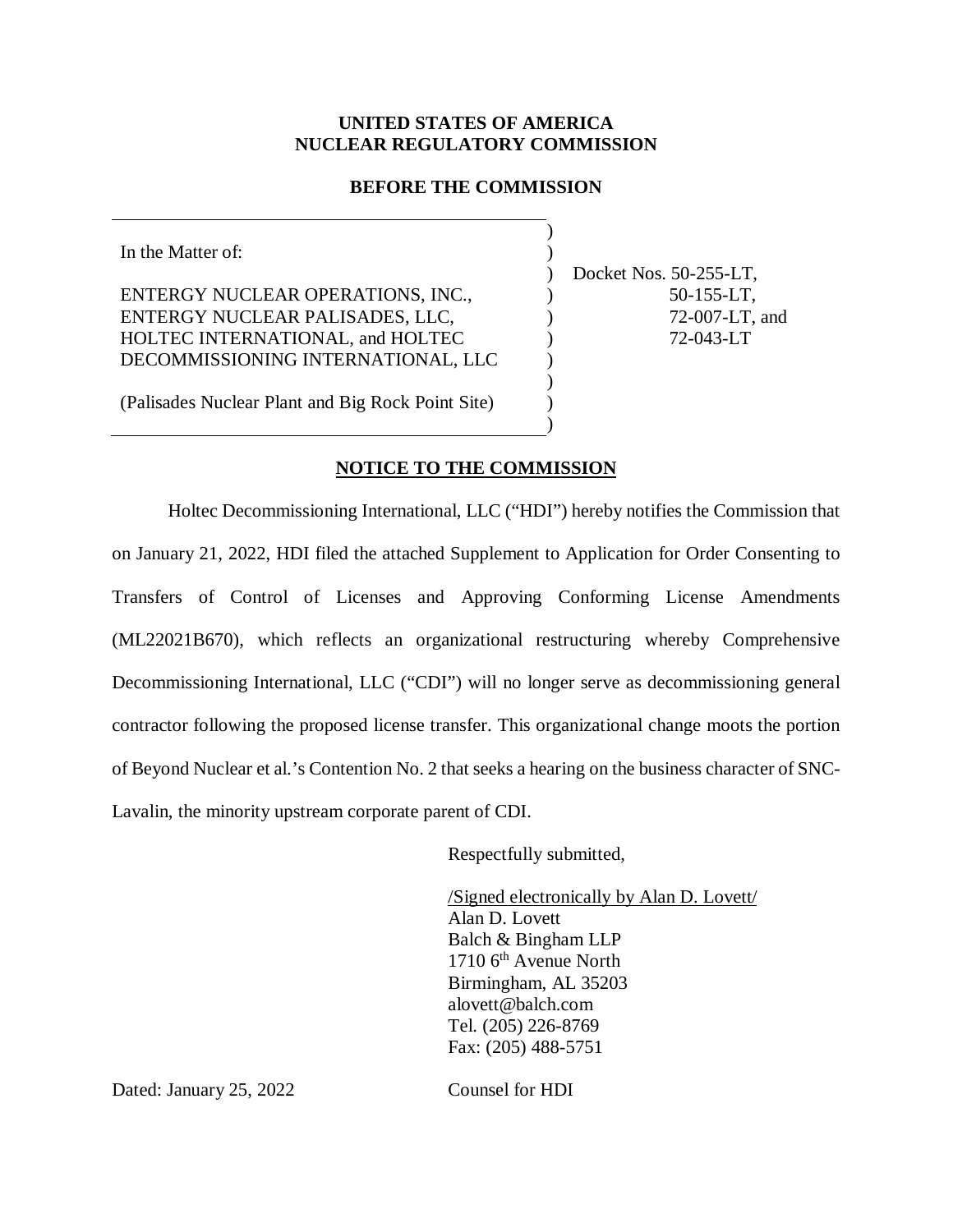# **ATTACHMENT**

Supplement to Application for Order Consenting to Transfers of Control of Licenses and Approving Conforming License Amendments

ML22021B670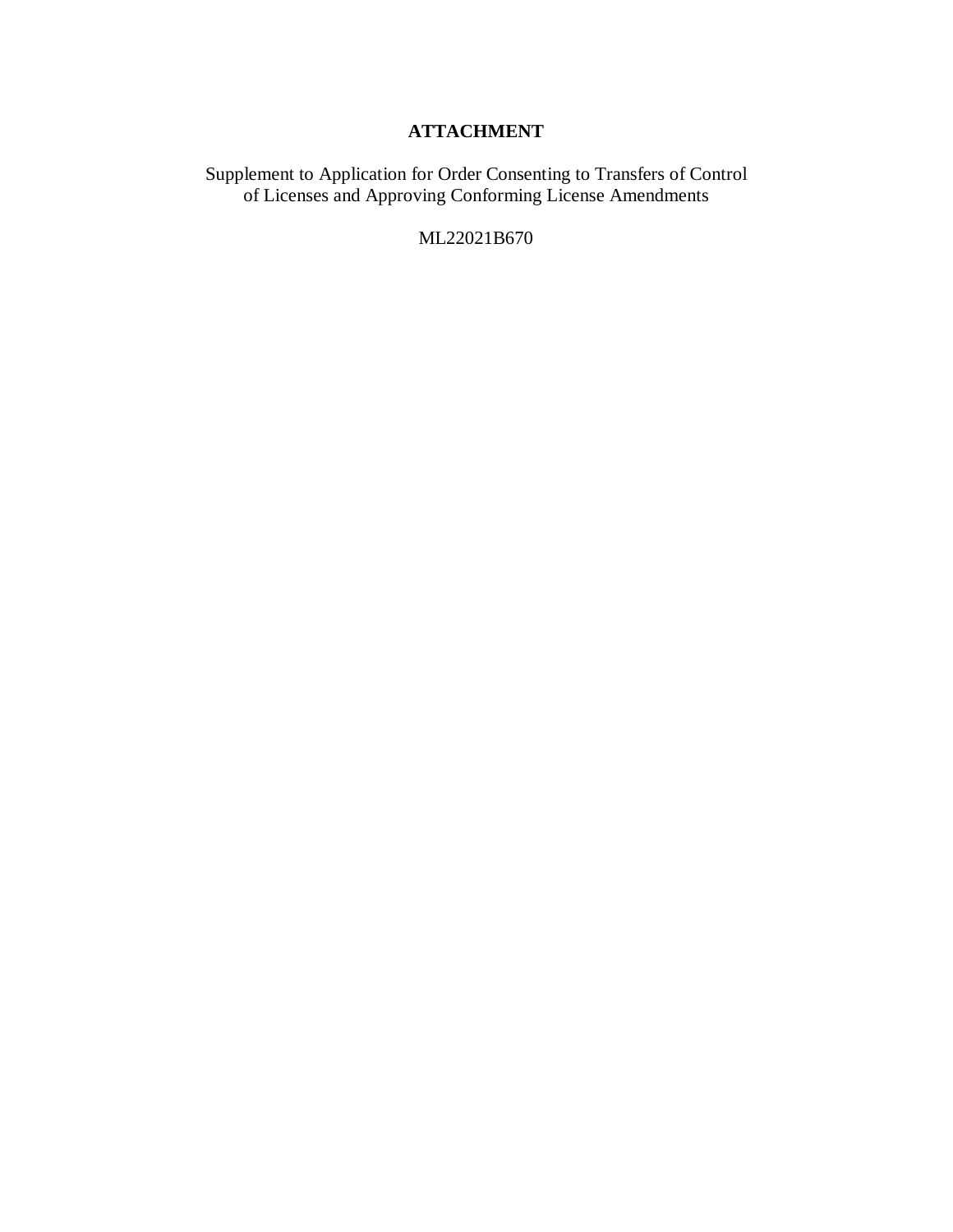

Telephone (856) 797-0900 – Fax (856) 797-0900 www.holtecinternational.com

January 21, 2022

U.S. Nuclear Regulatory Commission ATTN: Document Control Desk Washington, DC 20555-001

> Palisades Nuclear Plant Docket Nos. 50-255 and 72-007 Renewed Facility Operating License No. DPR-20

Big Rock Point Docket Nos. 50-155 and 72-043 License No. DPR-6

- Subject: Supplement to Application for Order Consenting to Transfers of Control of Licenses and Approving Conforming License Amendments
- References: 1. Letter from ENOI to US NRC, Application for Order Consenting to Transfers of Control of Licenses and Approving Conforming License Amendments for Palisades Nuclear Plant and Big Rock Point, December 23, 2020 (ML20358A075).
	- 2. Post Shutdown Decommissioning Activities Report including Site-Specific Decommissioning Cost Estimate for Palisades Nuclear Plant, December 23, 2020 (ML20358A232).
	- 3. Request for Exemptions from 10 CFR  $50.82(a)(8)(i)(A)$  and 10 CFR 50.75(h)(1)(iv), December 23, 2020 (ML20358A239).
	- 4. Supplement to Application for Order Consenting to Transfers of Control of Licenses and Approving Conforming License Amendments, October 29, 2021 (ML21302A064).
	- 5. Order Approving Transfer of Licenses and Draft Conforming Administrative License Amendments (EPID L-2020-LLM-0003), December 13, 2021 (ML21292A145).
	- 6. Palisades Exemption from 10 CFR 50.82(a)(8)(i)(A) and 10 CFR 50.75(h)(1)(iv), December 13, 2021 (ML21286A506).

This letter serves to notify NRC of a change to Holtec Decommissioning International's (HDI) organizational structure that is underway and will exist following the proposed Palisades and Big Rock Point (BRP) license transfers. Specifically, HDI will no longer contract with its subsidiary Comprehensive Decommissioning International, LLC (CDI) to serve as decommissioning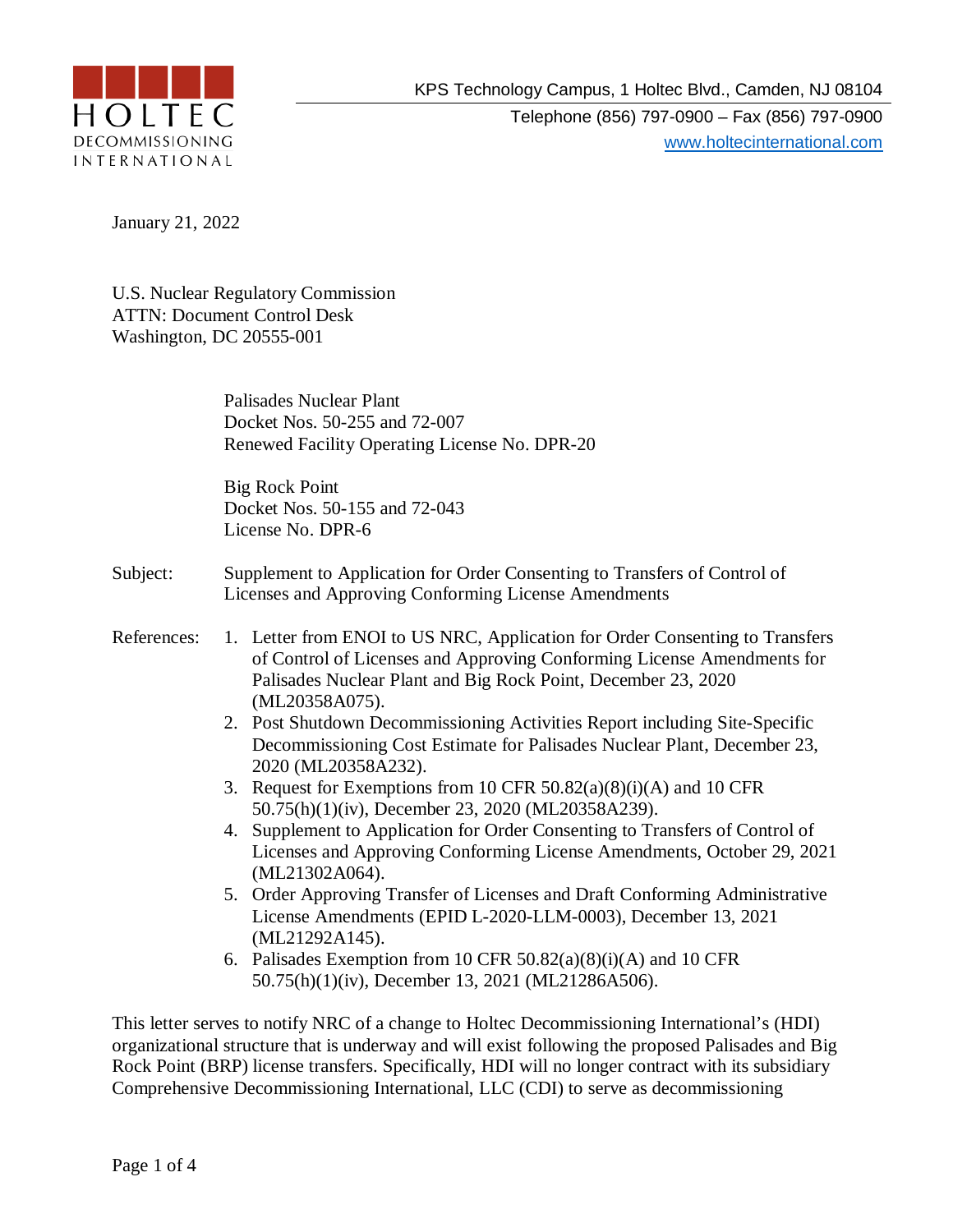general contractor, as contemplated by the original License Transfer Application (LTA). Instead, HDI is absorbing CDI's resources and will directly employ site personnel to perform the scope of work previously planned to be executed by CDI. This restructuring does not affect the scope, cost, or schedule for decommissioning, nor does it change the personnel who will execute that scope. The change moves licensed activities directly into the licensed operator's organization, similar to the current framework employed by Entergy Nuclear Operations, Inc. (ENOI) at Palisades and BRP, and results in more streamlined and direct oversight and control of project execution.

## *The organizational change will not impact HDI's technical qualifications or reduce the resources available to manage and decommission Palisades and BRP.*

Staffing levels at the time of transfer will remain fully compliant with the requirements of the Palisades and BRP licenses and NRC regulations. Incumbent ENOI personnel who accept offers of employment will be integrated into the HDI site organization, and HDI will retain the contract security organization at BRP. In addition to the site workforce, decommissioning subject-matter expertise previously housed in CDI is migrating to HDI, including the senior management positions addressed in Attachment D to the original LTA. Personnel with relevant nuclear experience from SNC-Lavalin (CDI's minority upstream owner) affiliates were transferred into CDI when the company staffed up at the outset of the Oyster Creek and Pilgrim projects in 2019. HDI will retain subject matter expertise and institutional knowledge from past nuclear projects undertaken by both CDI parent companies, along with the lessons learned and technology and process improvements garnered from ongoing work at Oyster Creek, Pilgrim, and Indian Point. Transfer of CDI's corporate staff to HDI, along with the natural growth of HDI as the licensed operator for three ongoing decommissioning projects, ensures that HDI is fully capable of providing support for Palisades and BRP. At the time that the Palisades and BRP licenses are transferred, HDI will already employ approximately 184 personnel with direct experience decommissioning Oyster Creek, Pilgrim, and Indian Point, and will then be augmented by incumbent ENOI personnel joining the HDI Palisades site organization. And HDI's fleet-wide organizational model, along with the timing of Palisades and BRP major decommissioning activities relative to the other three HDI projects, ensures that personnel experienced in nuclear decommissioning will be available to backfill Palisades and BRP positions, if needed.

With CDI's resources and knowledge base added to the experience accumulated by HDI as licensed operator at Oyster Creek, Pilgrim, and Indian Point, HDI is creating a vertically integrated organizational model that affords clear and direct lines of communication and accountability to HDI leadership and external stakeholders. The fleet-wide organizational model described in the LTA is unchanged, with the exception that HDI will directly perform the implementation function. As reflected in the updated organization chart (enclosed), the Palisades and BRP organization will continue to be led by HDI's Site Vice President, who will report directly to HDI's President, Kelly Trice (former CDI President), and ultimately to Holtec's Executive Committee. In addition, HDI will now select and contract directly with decommissioning subcontractors and other nuclear vendors, affording more direct licensee control over the subcontracted aspects of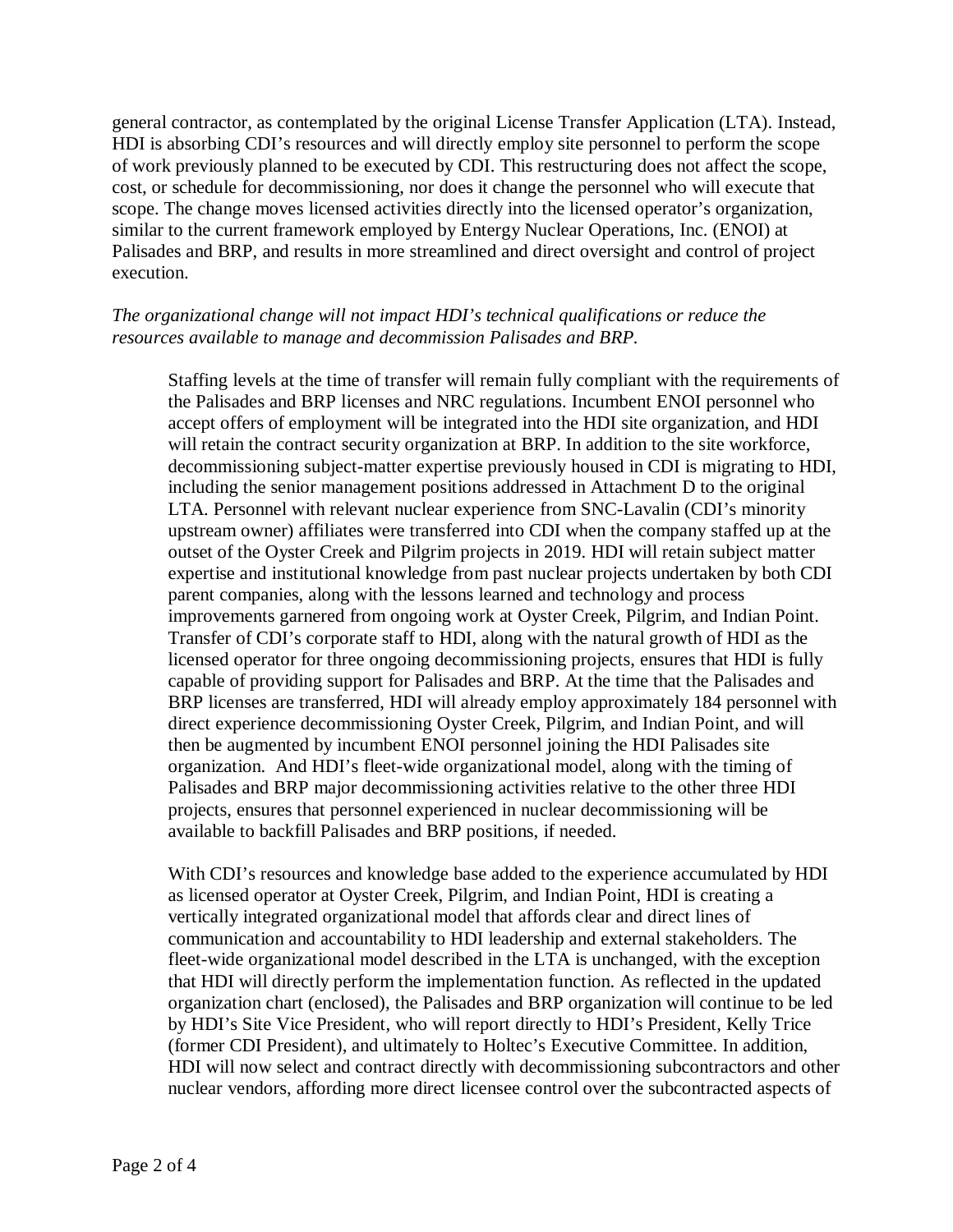project execution. HDI will select subcontractors and vendors consistent with customary industry vendor evaluation and selection processes.

## *The organization change will not impact Holtec Palisades' and HDI's financial qualifications to hold the Palisades and BRP licenses.*

The transfer of CDI's responsibilities and personnel to HDI does not change the sitemaintenance or decommissioning scope or the resources available to perform that scope. HDI's self-performance also does not change the schedule for or cost profile of this scope relative to the originally-contemplated affiliate general contractor approach. Accordingly, apart from the transfer of CDI's responsibilities and personnel to HDI, the Palisades postshutdown decommissioning activities report and site-specific decommissioning cost estimate (Reference 2) and the BRP cost estimate (Attachment E to the LTA) are not impacted by the organizational change and are not being revised. HDI has retained the information, methodologies, and subject matter expertise relied on by HDI and CDI in developing the cost estimates. Holtec Palisades' funding mechanisms and arrangements to reimburse HDI for decommissioning costs are also unaffected. Because the cost and schedule estimates for Palisades are not affected, the December 23, 2020 exemption request submitted alongside the LTA (Reference 3) is also unaffected by the organizational change.

The enclosure provides revisions to Figure 2, *Simplified Organization Chart (Post-Transfer)*, Figure A-1, *Palisades/Big Rock Point Combined Org Chart Depiction*, and Table A-1, *Roles and Responsibilities of HDI Senior Management*, and an update regarding the CDI senior management positions addressed in Attachment D to the LTA.

As stated in the LTA, the Applicants are targeting transaction closing and license transfer by July 1, 2022, after Palisades has been permanently shut down and defueled. Accordingly, Applicants respectfully request that the NRC review the supplemental information presented herein and make any determinations that it may deem necessary on a timetable that supports the anticipated closing date.

As with the original LTA, a copy of this letter is being provided to the State of Michigan in accordance with the requirements of 10 CFR 50.91(b)(1).

The conclusions of the no significant hazards consideration and the environmental considerations contained in HDI's prior submittals are not affected by and remain applicable to this supplement.

This letter contains no new regulatory commitments.

If you have any questions, please contact me at (856) 797-0900, x3578 or via email at j.fleming@holtec.com.

I declare under penalty of perjury that the foregoing is true and correct. Executed on the 21st day of January 2022.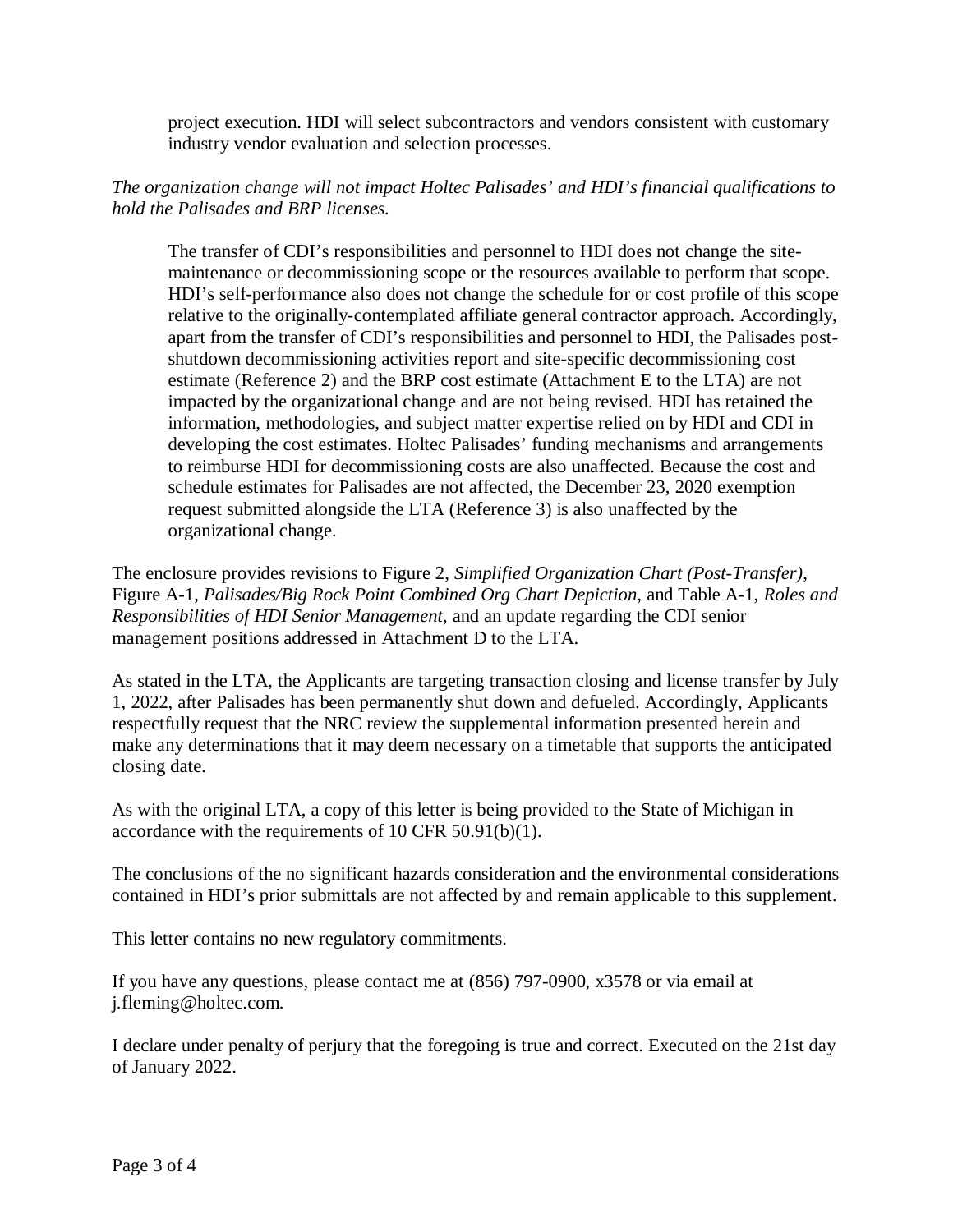Sincerely,

Digitally signed by Jean A. Fleming<br>DN: cn=Jean A. Fleming, c=US,<br>o=Flokec Decommissioning<br>International, LLC, ou=Regulatory and<br>Environmental Affairs, Jean A. Fleming compoundent Allafs,<br>|email=J.Fleming@Holtec.com<br>|Date: 2022.01.21 15:38:34 -05'00'

Jean A. Fleming Vice President, Regulatory & Environmental Affairs Holtec Decommissioning International, LLC

Update to December 23, 2020, Palisades and Big Rock Point License Transfer Enclosure: Application

cc: w/ Enclosure

Regional Administrator, NRC Region III NRC Senior Resident Inspector, Palisades Nuclear Plant NRC Project Manager, Big Rock Point Senior Project Manager, NRC/NRR/DORL State of Michigan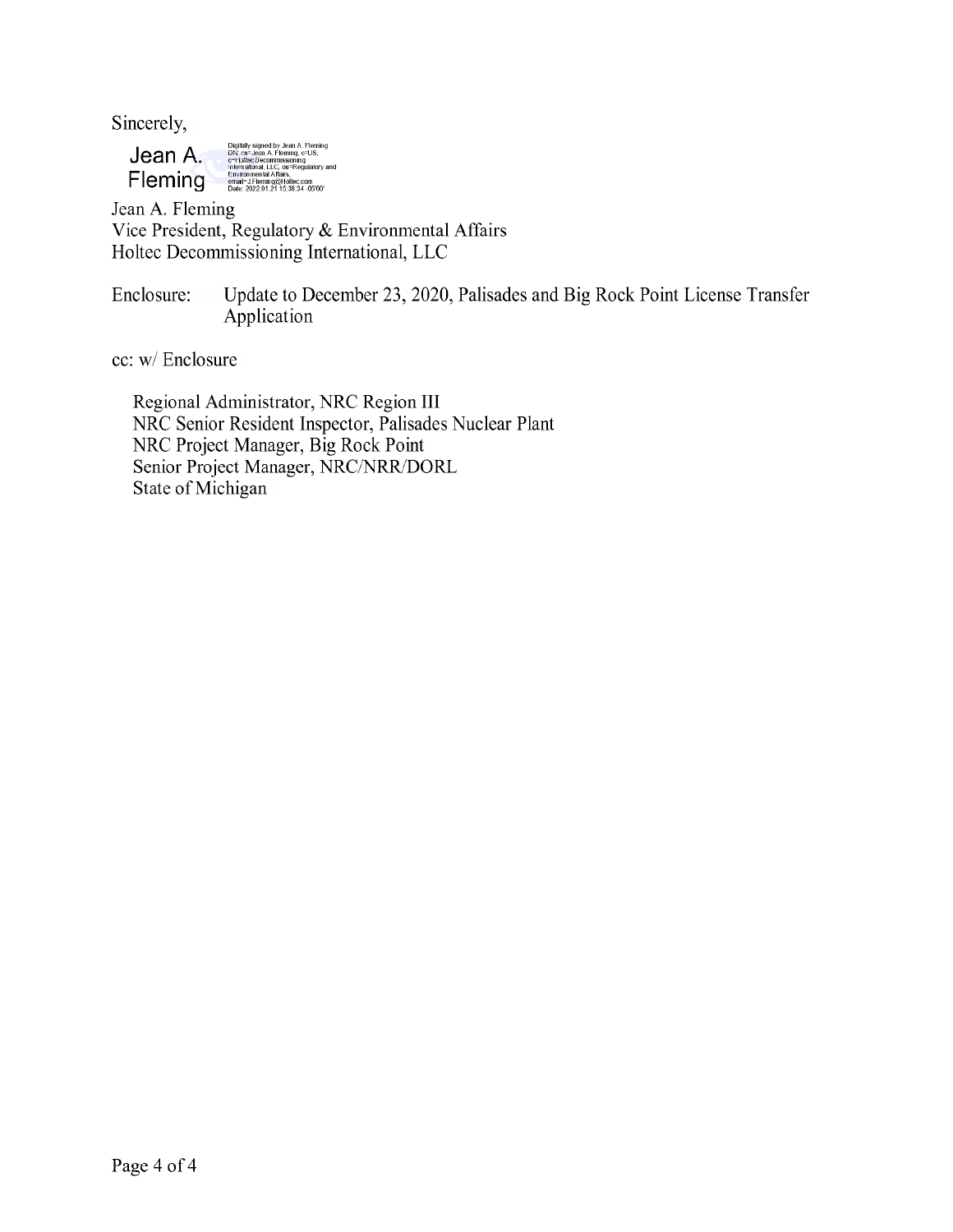## ENCLOSURE (9 PAGES)

## Update to December 23, 2020

## Palisades and Big Rock Point License Transfer Application

License Transfer Application

Revised Figure 2: Simplified Organization Chart (Post-Transfer)

Enclosure 1, Section 5, Technical Qualifications

- Page 7: Revised Figure A-1, Palisades/Big Rock Point Combined Org Chart Depiction
- Page 9-11: Revised Table A-1, Roles and Responsibilities of HDI Senior Management

Enclosure 1, Attachment D, General Corporate Information

• Resume for Mark Stoddard<sup>1</sup>

<sup>&</sup>lt;sup>1</sup> As reflected in the revised Figure A-1, Mark Stoddard will replace Alexander Whittle as the Palisades Decommissioning General Manager. Kelly Trice has taken the role of HDI President. Kevin Wolf has moved from CDI to HDI and will continue to operate in a radiation safety management role.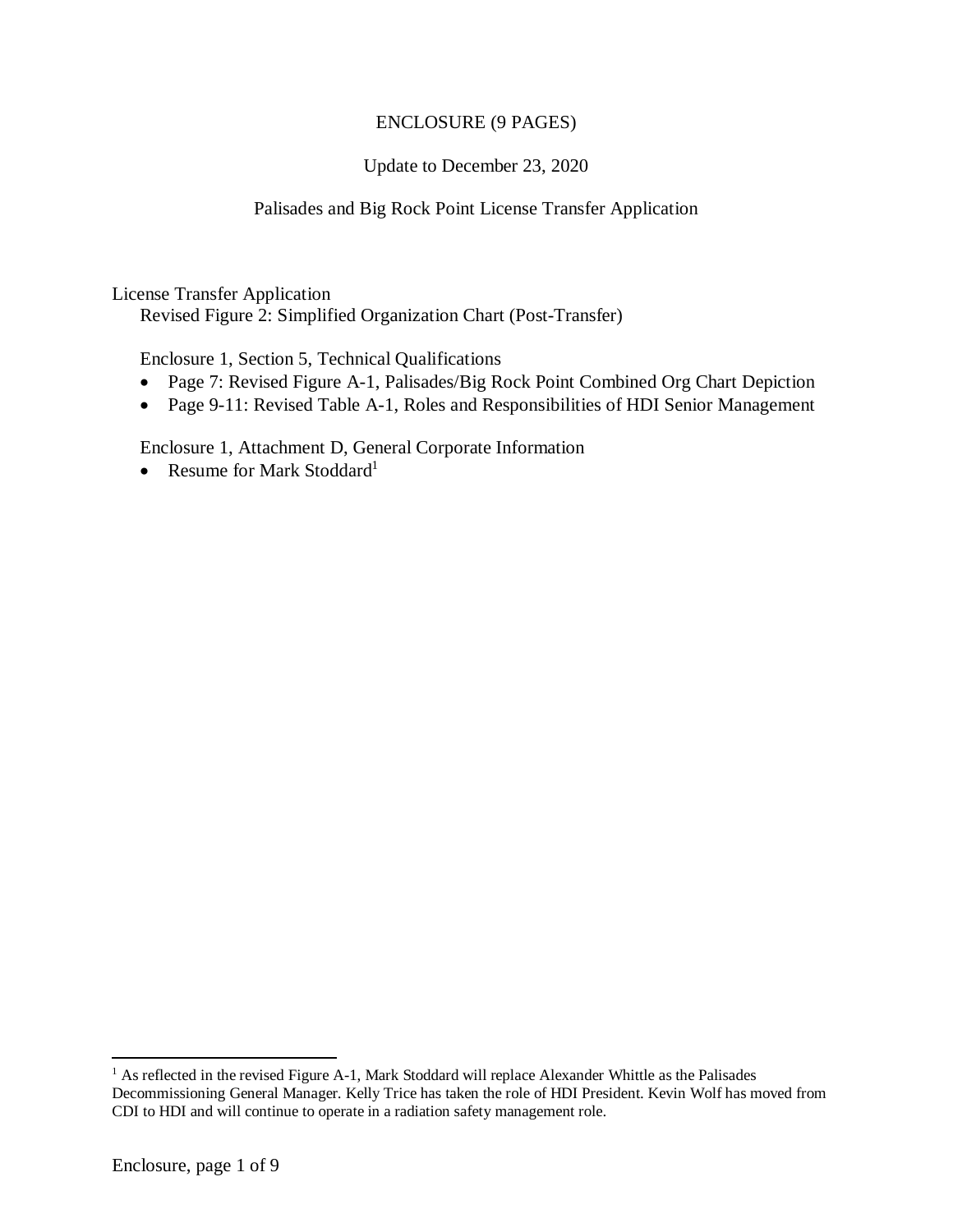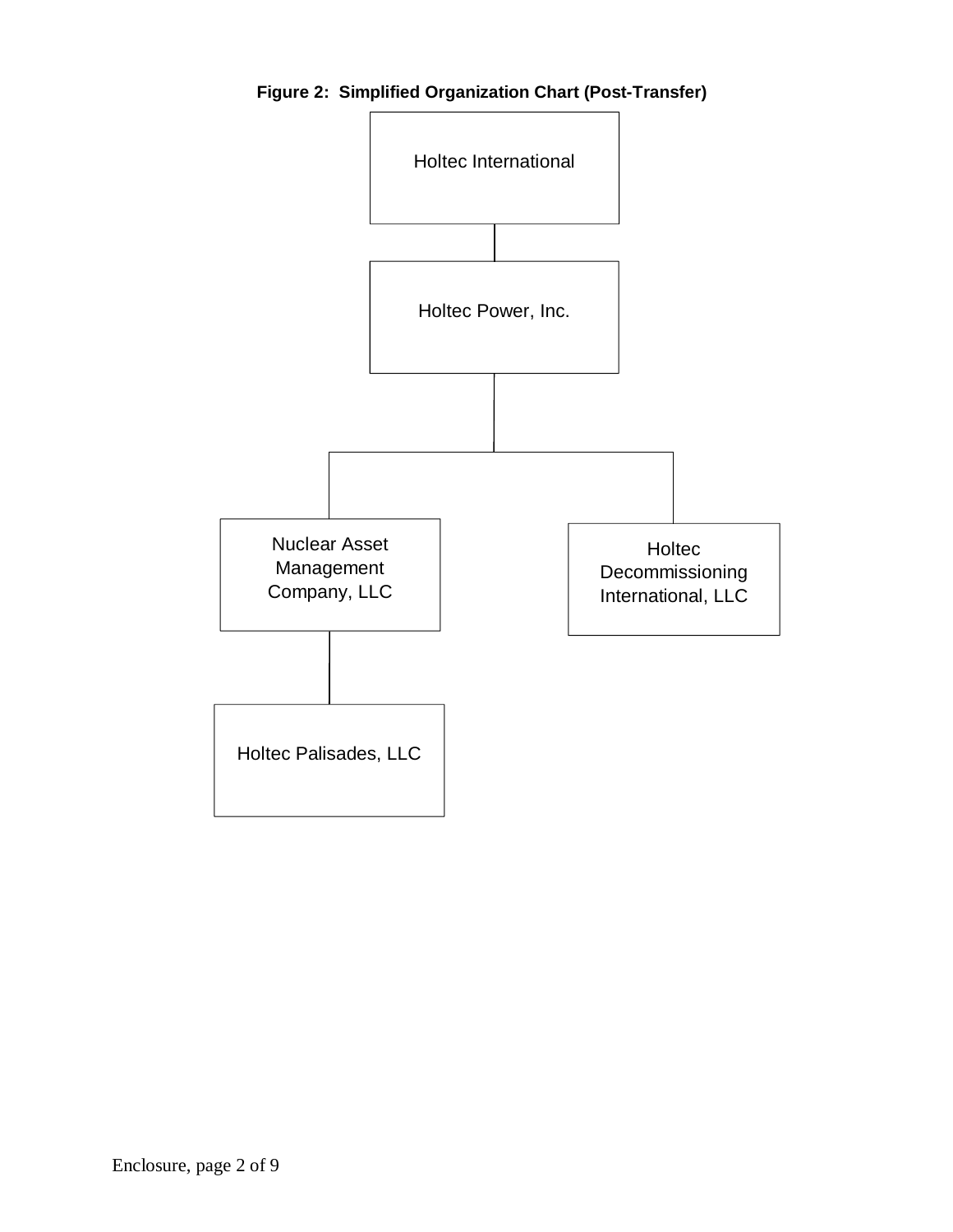# Figure A-1 Palisades/Big Rock Point Combined Org Chart Depiction



Notes:

(1) HDI will notify the NRC of changes to the noted Executive Positions

(2) All Personnel presently named on the org chart (or to be added in the future) are subject to the requirements set forth in Holtec's Personnel; Qualification Program specified in Holtec's quality assurance procedures.

| וס          |
|-------------|
| Quality     |
| ınd Nuclear |
| sight       |
| Soler       |
|             |

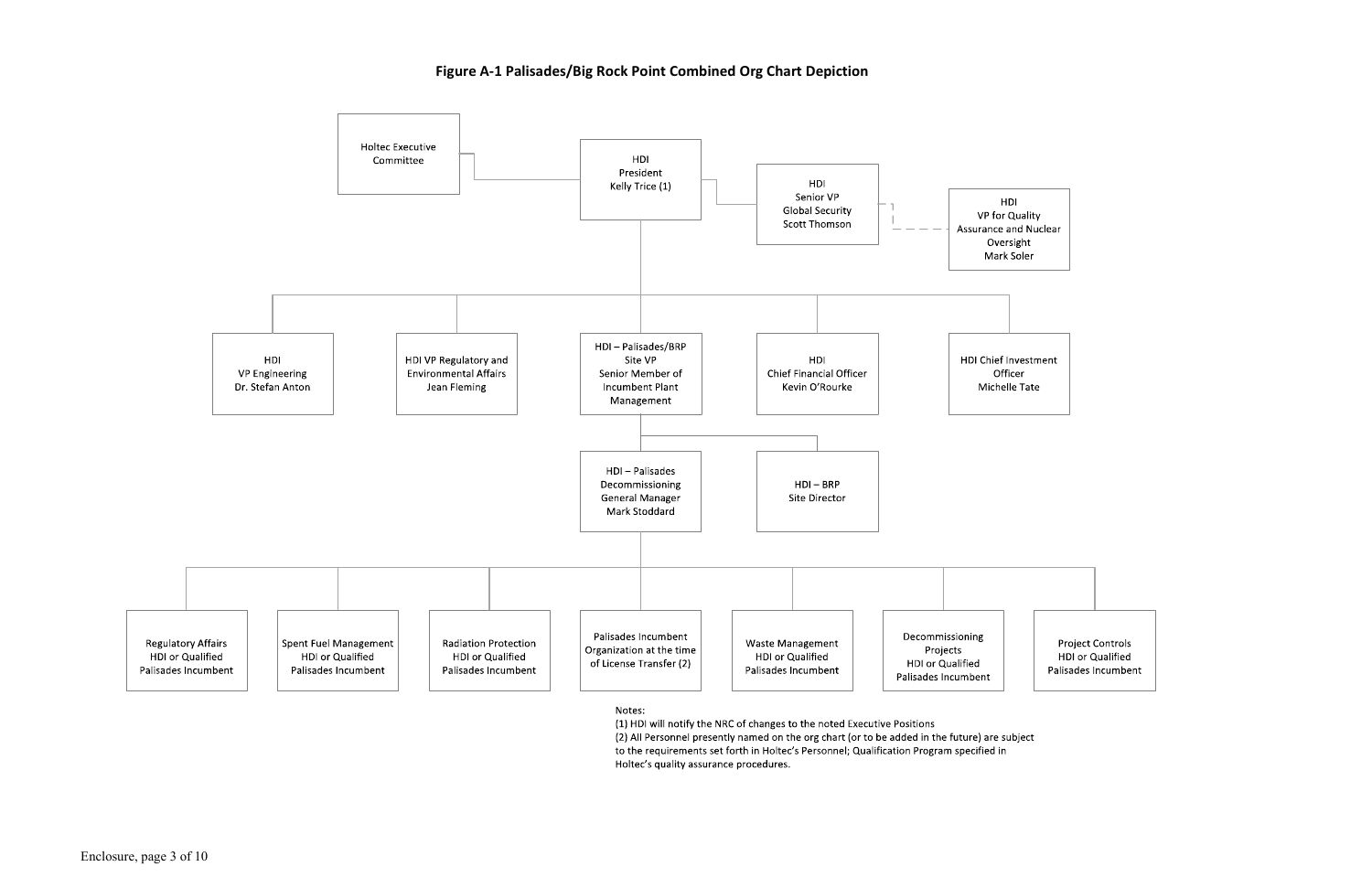| <b>Table A-1</b>                                                                 |                                                                                                                                                                                                                                                                                                                        |                                                                                                                                                                                                                                                                                                                                                                                                                                                                                                                                                                                                                                                                                |  |  |
|----------------------------------------------------------------------------------|------------------------------------------------------------------------------------------------------------------------------------------------------------------------------------------------------------------------------------------------------------------------------------------------------------------------|--------------------------------------------------------------------------------------------------------------------------------------------------------------------------------------------------------------------------------------------------------------------------------------------------------------------------------------------------------------------------------------------------------------------------------------------------------------------------------------------------------------------------------------------------------------------------------------------------------------------------------------------------------------------------------|--|--|
| <b>Roles and Responsibilities of HDI Senior Management</b>                       |                                                                                                                                                                                                                                                                                                                        |                                                                                                                                                                                                                                                                                                                                                                                                                                                                                                                                                                                                                                                                                |  |  |
| <b>Position</b>                                                                  | <b>Role</b>                                                                                                                                                                                                                                                                                                            | <b>Responsibilities</b>                                                                                                                                                                                                                                                                                                                                                                                                                                                                                                                                                                                                                                                        |  |  |
| President<br>(home office)                                                       | Oversee the safety, operation,<br>and decommissioning of the<br>nuclear sites maintained by HDI,<br>including oversight of the<br>decommissioning activities<br>performed by HDI. Provide<br>strategic direction to the HDI<br>organization and to the senior<br>leadership of the nuclear sites<br>maintained by HDI. | 1.<br>Establish and maintain a strong<br>Nuclear Safety Culture.<br>2. Provide management direction,<br>oversight and support to the site<br>organization.<br>Report routinely to the Executive<br>3.<br>Board.<br>4. Assure HDI has sufficient resources<br>for the key sectors of fuel<br>management and decommissioning.                                                                                                                                                                                                                                                                                                                                                    |  |  |
| Vice President for the<br>Palisades and Big Rock<br><b>Point Sites</b><br>(site) | Provide day-to-day onsite<br>leadership and direction to the<br>Palisades and Big Rock Point<br>sites to assure the safe<br>decommissioning, maintenance,<br>and regulatory compliance of the<br>Sites.                                                                                                                | 1.<br>Assure compliance with the<br>licenses including the Technical<br>Specifications, dry storage systems<br>Certificates of Compliance, other<br>regulatory requirements, and other<br>regulatory commitments.<br>2.<br>Maintain the Sites' strong Nuclear<br>Safety Culture.<br>3. Ensure expenditures from the<br>Palisades Decommissioning Trust<br>Fund are legitimate.<br>Interface with the Palisades Site<br>4.<br>Decommissioning General Manager<br>to assure decommissioning<br>activities have the appropriate<br>resources.<br>Interface with the Big Rock Point<br>5.<br>site team to ensure ISFSI<br>management activities have the<br>appropriate resources. |  |  |
| <b>Vice President</b><br>Engineering<br>(home office)                            | Provide engineering oversight for<br>the decommissioning nuclear<br>stations maintained by HDI.                                                                                                                                                                                                                        | 1<br>Oversee engineering activities in<br>support of spent fuel management<br>and decommissioning.<br>Conduct routine assessments at<br>2.<br>each of the decommissioning<br>nuclear stations maintained by HDI.<br>Provide support for resolving<br>3.<br>engineering issues.                                                                                                                                                                                                                                                                                                                                                                                                 |  |  |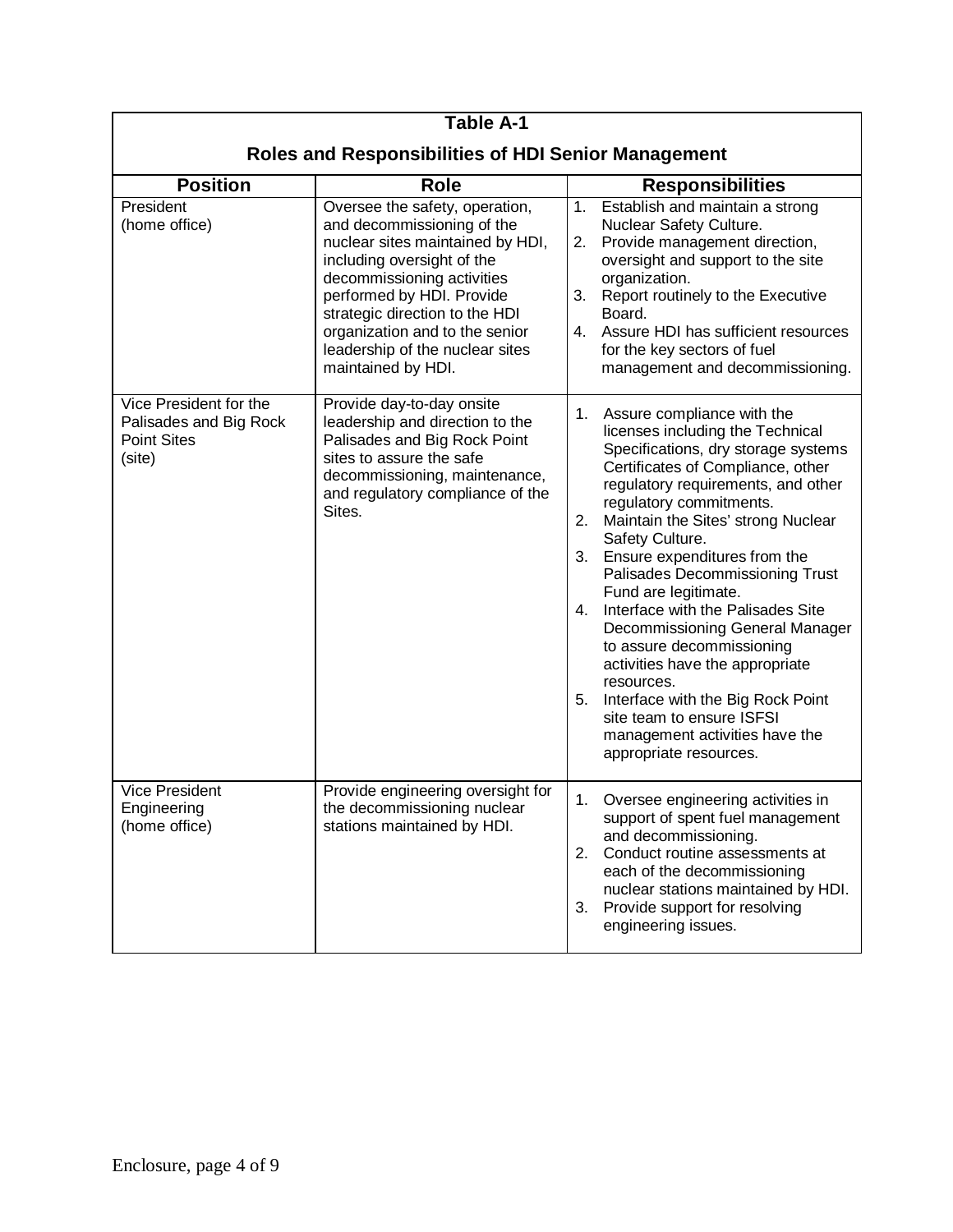| <b>Table A-1</b>                                                                                                               |                                                                                                                                                                                                          |                                                                                                                                                                                                                                                                                                                                                                                                                       |  |  |
|--------------------------------------------------------------------------------------------------------------------------------|----------------------------------------------------------------------------------------------------------------------------------------------------------------------------------------------------------|-----------------------------------------------------------------------------------------------------------------------------------------------------------------------------------------------------------------------------------------------------------------------------------------------------------------------------------------------------------------------------------------------------------------------|--|--|
| <b>Roles and Responsibilities of HDI Senior Management</b>                                                                     |                                                                                                                                                                                                          |                                                                                                                                                                                                                                                                                                                                                                                                                       |  |  |
| <b>Position</b>                                                                                                                | <b>Role</b>                                                                                                                                                                                              | <b>Responsibilities</b>                                                                                                                                                                                                                                                                                                                                                                                               |  |  |
| <b>Vice President Regulatory</b><br>and Environmental Affairs<br>(home office)                                                 | Provide licensing oversight for the<br>decommissioning nuclear stations<br>maintained by HDI.                                                                                                            | 1.<br>Oversee and guide the<br>development and submission of<br>licensing, regulatory and<br>environmental actions.<br>2.<br>Conduct routine assessments of the<br>regulatory activities at each of the<br>decommissioning nuclear stations<br>maintained by HDI.<br>3.<br>Support the interface between the<br>site and nuclear regulators while<br>also taking a lead role on generic<br>issues in decommissioning. |  |  |
| <b>HDI Executive Financial</b><br>Leadership<br><b>Chief Financial Officer</b><br>Chief Investment<br>Officer<br>(home office) | Provide support and guidance for<br>the prudent investment of<br>decommissioning trust funds and<br>assurance that funds are used for<br>decommissioning purposes in<br>accordance with the regulations. | 1.<br>Establish investment policy and<br>guidelines.<br>2.<br>Review investment performance.<br>3.<br>Assure that decommissioning<br>expenditures are reviewed for<br>appropriateness and reflect<br>decommissioning activities.<br>In conjunction with the HDI senior<br>4.<br>leadership team, evaluate the sites'<br>performance to the<br>decommissioning cost and<br>schedule.                                   |  |  |
| <b>Vice President Quality</b><br><b>Assurance and Nuclear</b><br>Oversight<br>(home office)                                    | Provide quality assurance<br>oversight for the<br>decommissioning nuclear stations<br>maintained by HDI.                                                                                                 | 1.<br>Maintain nuclear sites' Quality<br>programs in alignment with the HDI<br>QA infrastructure.<br>2. Provide routine oversight<br>evaluations of the quality assurance<br>function at the decommissioning<br>nuclear stations maintained by HDI.<br>Provide quality assurance oversight<br>3.<br>for the movement of fuel and the<br>transportation of radioactive waste.                                          |  |  |
| Senior Vice President of<br><b>Global Security</b><br>(home office)                                                            | Provide support for site security<br>and plant access for nuclear<br>stations maintained by HDI.                                                                                                         | 1.<br>Oversee and guide the safe and<br>compliant site security, plant access<br>and fitness-for-duty functions at the<br>decommissioning sites.<br>Develop and execute security<br>2.<br>program modifications.                                                                                                                                                                                                      |  |  |

\* Responsibilities of the previous position of Vice President Technical Support have been absorbed by the Vice President of Regulatory and Environmental Affairs, Executive Financial Leadership, the site Regulatory Affairs Manager and the site Radiation Protection manager.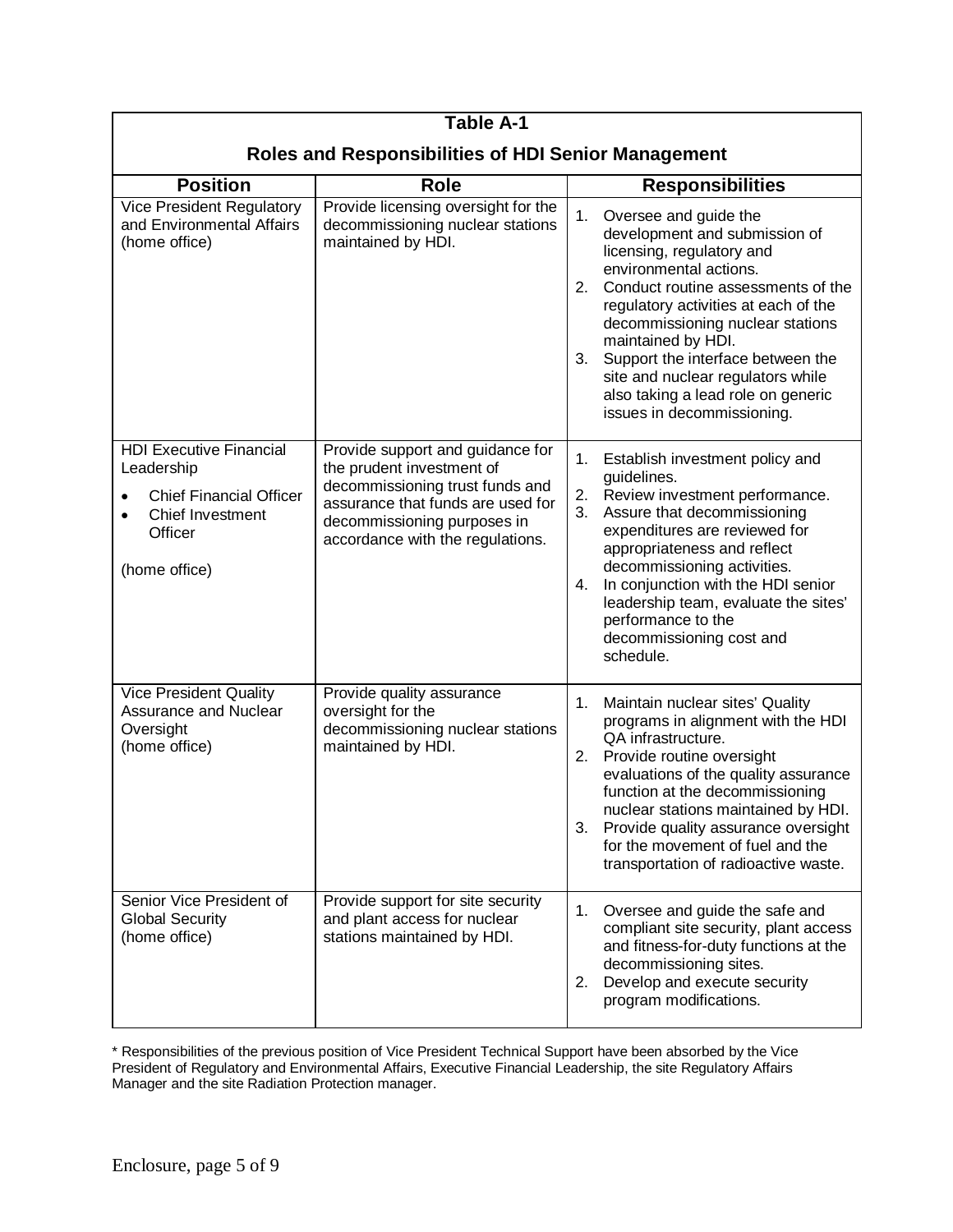# **MARK C. STODDARD**

mstoddard61@gmail.com, Cell (815) 575-6182 716 Saddle Ridge, Crystal Lake, Illinois 60012

# **QUALIFICATIONS**

- Ï. **26 years in commercial nuclear power**
- ï **11 years in nuclear power plant decommissioning**
- ï **4 years in nuclear power plant operations**
- ï. **Senior Reactor Operator license**
- ï. **Fuel Handling Supervisor**
- ï. **Results-driven Engineering Manager**
- ï. **Project Management Professional**

# **PROFESSIONAL HIGHLIGHTS**

### *Holtec Decommissioning International (HDI)*, 10/2021 to Present

#### **HDI, Palisades Nuclear Power Plant (PNPP), Michigan, 10/2021 to Present**

**Decommissioning General Manager.** Responsible for managing the transition of Palisades Nuclear Power Plant and Big Rock Point (BRP) from Entergy to Holtec Decommissioning International.

- & Assigned to Palisades to manage the transition of PNPP and BRP from Entergy to HDI.
- & Provide transition planning guidance to Palisades decommissioning project organization.
- Developed new fleet procedure for HDI that will provide a process for adopting nuclear power plant station programs that exist at a decommissioning nuclear station for use by HDI in support of license transfer.
- & Manage expectations for readiness reviews of plant fleet and site procedures for acceptance by HDI at license transfer.
- Completed a study to Entergy comparing the costs to remove the two retired steam generators whole to a waste disposal in Andrews, Texas to the cost associated with segmenting the steam generator steam drum into smaller waste containers and shipping the steam generator lower assembly whole to Andrews, Texas.

## *Comprehensive Decommissioning International (CDI)*, 1/2019 to 9/2021

### **CDI,** Indian Point Energy Center (IPEC), New York, 9/2020 to 9/2021

**Systems and Structures Manager.** Responsible for managing the demolition of all site buildings and structures including estimating project costs, negotiating contracts, budget, scheduling, procurement, and safety.

- & Assigned to IPEC early to assist with the transition of site from Entergy to HDI.
- Developed plan for Holtec to take over site using Entergy's current fleet and site-specific procedures.
- Completed a study to Entergy justifying plan and schedule to remove Unit 2 and 3 installed steam generator steam domes in preparation to begin reactor vessel internal segmentation.
- Completed a unit 2 and 3 retired steam generator disposal cost optimization study to Entergy.
- Developed a plan and schedule to begin peripheral building demolition to support temporary on-site waste storage space.

### **CDI,** Pilgrim, Massachusetts, 1/2019 to 8/2020

**Balance of Plant Manager**. Responsible for site configuration, cold and dark planning, and project risk. Responsible for managing the demolition of all site buildings and structures including estimating project costs, negotiating contracts, budget, scheduling, procurement, and safety.

- Developed plans on how to safely isolate reactor vessel and reactor cavity during GTCC campaign, including administrative controls on isolation boundary and contingency plans should plant experienced an unexpected loss of water inventory.
- Developed a water plan for the project that would reduce volumes of stored contaminated water and resume discharge of treated water in accordance with revised ODCM and a new NPDES permit.
- Developed a Lockout Tagout Program that included the use of locks at Pilgrim that was compliant with OSHA 1910.147. Also help Operations reduce the number of legacy Tagouts remaining after shutdown.
- Developed a waterfall schedule for Pilgrim that was used to explain project plans to corporate executives.
- Developed a baseline decommissioning project schedule for Pilgrim that included the demolition of all site structures except the switchyard and ISFSI.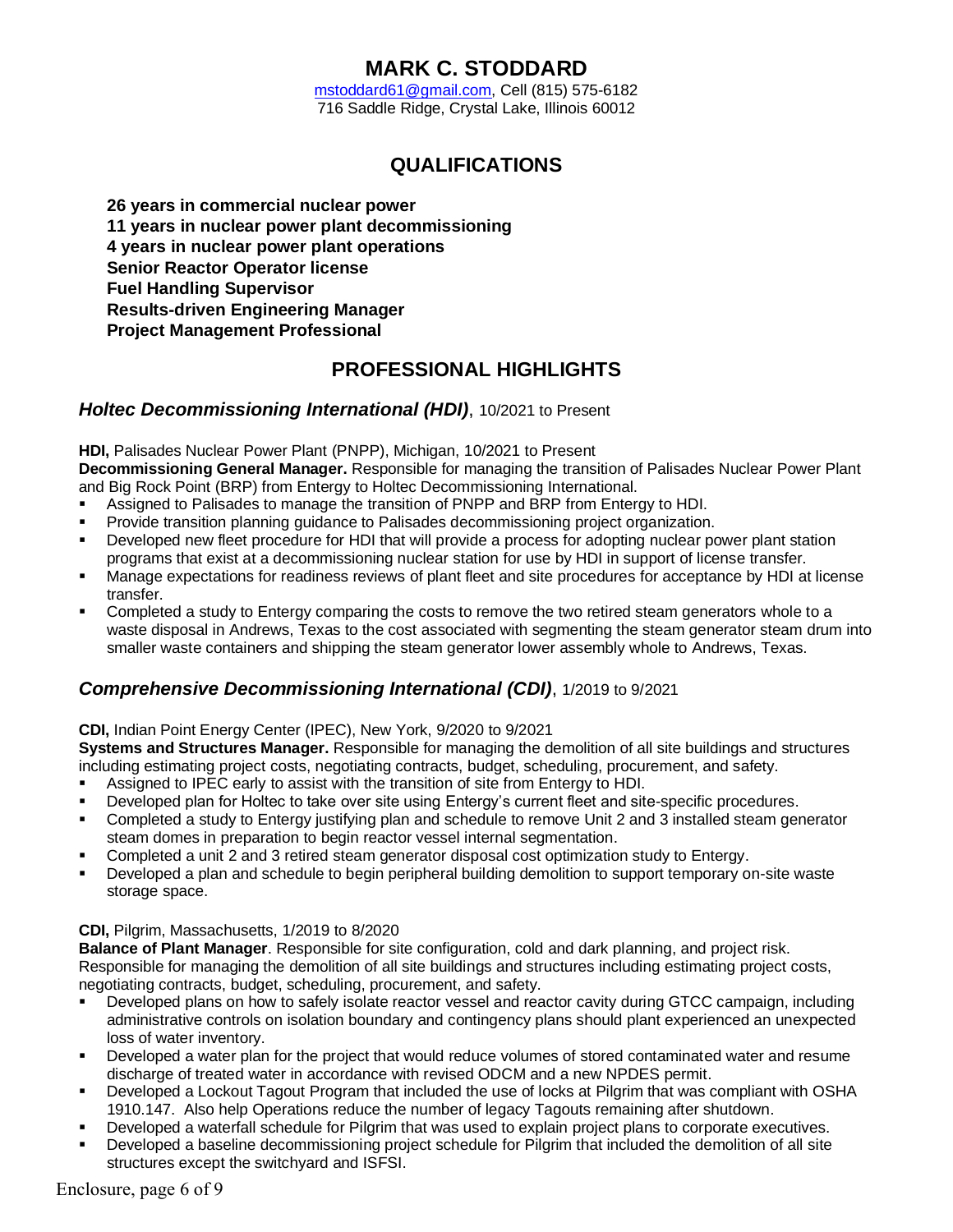- Developed a procedure to create work packages during decommissioning.
- Developed a procedure to outline required Engineering reviews during decommissioning.
- Developed procedure to control plant configuration during decommissioning.
- Developed a decommissioning project schedule for Palisades to be used to develop DCE.

## *Energy Solutions (ES)*, 9/2010 to 12/2018

**SONGS Decommissioning Solutions (SDS)**, SONGS, California, 1/2017 to 12/2018 **Project Director.** SDS Operation Group.

- Independently developed the Environmental Program during the transition phase of the decommissioning project in the absence of an Environmental Manager. Program delivered in short time frame and accepted by client.
- Developed a bridging strategy concept that bridged SDS Programs and SCE Programs enabling SDS to transition programs over a one-year period rather than all programs all at once.
- Independently developed the Safety Program in short time frame after Business Director determined Safety Manager was not capable of developing a Safety Program.
- Independently developed the Operations Program.
- Negotiated division of responsibilities between SDS and SCE Operations gaining respect and cooperation from SCE Operations Management.
- **Developed procedures to re-establish containment purge as a continuous vent path.**
- **Developed procedures to operate a new liquid radwaste system.**
- Developed a water plan for the project.
- Developed a Lockout/Tagout program to be used by SDS.
- Administer the Lockout/Tagout program for SDS.
- Develop isolation boundaries for plant maintenance and modifications.
- Developed a plan to take over all plant operation responsibilities from SCE following transfer of all spent nuclear fuel to the ISFSI pad.

### **Cold and Dark Project, partnership between ES and Kiewit,** SONGS, California, 4/2015 to 12/31/2016

**Project Director.** Provided engineering support on the installation of 16 cold and dark (C&D) modifications.

- Review modifications to understand current approved design.
- Improved constructability of modifications saving project time and money.
- Provide design solutions in areas lacking complete design.
- Develop modification installation packages.
- Develop test plans to test C&D modifications.
- **Develop out of service boundaries to provide safe work environment.**

### **ZionSolutions,** Zion, Illinois, 9/2010 to 4/2015

**Senior Work Control Engineer**. Developed a strategy and plan to isolate all buildings at Zion Nuclear Power Plant in preparation for decommissioning. Responsibilities included;

- & Review civil and mechanical drawings to determine all systems and utilities inside building.
- **EXEDENT Performed thorough walk downs to identify all penetrations into building, ground water issues, ventilation** requirements, waste removal paths, lighting needs, temporary power requirements, number of exits required and isolation from Lake Michigan.
- Develop scope of modifications required to isolate the buildings.
- Develop a schedule to isolate each building in Microsoft Project that would detail support required from each department to implement a C&D plan. This was a useful presentation tool.
- & Created an outline of required modifications in Power Point to be used in presentations to project management team.
- & Present C&D plan to project management team. Discuss all detail required to sell the plan to all departments across the project.
- Once C&D plan was approved;
	- $\circ$  Assist in the development of a P6 schedule to execute the C&D plan.
	- o Work with Engineering to develop required modifications.
	- $\circ$  Support work planners in development of work packages to install modifications.
	- o Develop isolation boundaries to support modification installation.
	- o Assist D&D in the installation of the modifications.
- Developed large out of service boundaries on containments and the auxiliary building to support D&D activities that were to begin prior to implementation of C&D.
- Responsible for configuration management of the plant.
- Worked with Operations to closeout all out of services written under Passport.
- Developed and managed a lockout/tagout program that replaced Passport out of service program.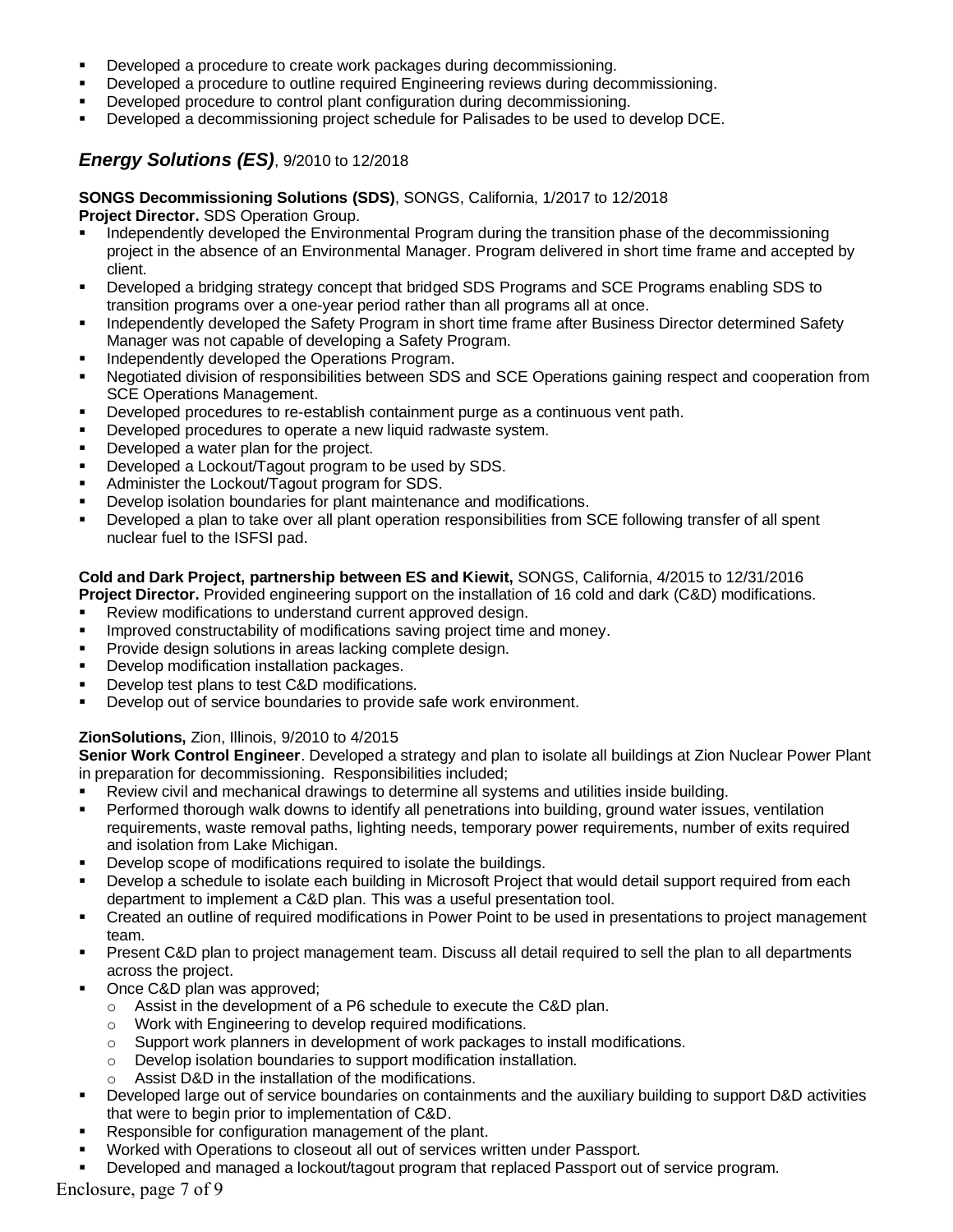- **Developed procedures to perform plant evolutions.**
- Wrote and reviewed 50.59's required for plant procedures and modifications.
- Qualified as Technical Director for DSEP events.
- Acted as Technical Director in DSEP drills.

### *Enercon***,** Naperville, Illinois, 9/2009 to 9/2010

**Project Manager/Senior Engineer**. Project Manager on a security upgrade at the Palisades Nuclear Station. Responsible for estimating project costs, negotiating contracts, budget, scheduling, procurement, and safety on all projects.

#### *Emco Interiors, Inc.,* Addison, Illinois, 2/2009 to 8/2009

**Project Manager/Estimator**. Responsible for estimating project costs, negotiating contracts, budget, and procurement on all projects.

### **Pepper Construction Company**, Barrington, Illinois, 2005 to 1/2009

**Project Manager, LEED Accredited Professional**. Managed as many as 18 commercial projects simultaneously, ranging in size from \$13,000 to \$1.5 million. Completed projects cover several business sectors such as healthcare, education, retail, hospitality and commercial office. Responsible for estimating project costs, negotiating contracts, budget, scheduling, procurement, and safety on all projects.

### *Dream Home Specialists, Inc.,* Crystal Lake, Illinois, 2003 to 2005

**Owner.** Founded of a small business specializing in custom home remodeling.

*Commonwealth Edison Company, Zion Nuclear Generating Station*, Zion, Illinois, 1984 to 1998 **Senior Licensing Engineer**, Operating Department, 1997 to 1998

Performed an independent review of the improved technical specification of the station operating license to ensure literal compliance of operating procedures. Coordinated interaction between system engineering, design engineering and licensing to resolve problems.

- & **Discovered** and **corrected** errors in the operating procedures which prevented fines from the regulator for technical specification non-compliance.
- **I** Identified weaknesses in the operating license technical bases and recommended corrections ensuring future compliance.
- & **Discovered** errors in the operating license technical specifications, which did not accurately reflect the plant design.
- **Reviewed** reactor protection electrical schematics to ensure all safety related components were completely tested. This review resulted in identifying portions of circuitry, which had never been tested during the life of the plant in accordance with the current specification or the improved specification.

#### **Senior Unit Supervisor**, Operating Department, 1994 to 1997

Directed control room activities during normal operations, to provide compliance with technical specifications, and ensure the health and safety of the public.

- & **Coached** and **counseled** employees, continuously reviewed work processes, and reinforced employee training which consistently resulted in operating standards compliance.
- & **Coordinated** isolation of equipment for maintenance and modification to ensure personal safety, maintain nuclear fuel cooling, and prevent scheduling conflicts.
- **Fuel Handling Supervisor.** Completed entire Unit 1 core offload to spent fuel pit following reactivity event. Obtained in depth system and procedure knowledge of fuel handling.

#### **Principal engineer**, Operating Department, 1992 to 1994

Successfully completed intensive 2-year Senior Reactor Operator License training program including reactor theory, systems training, and extensive simulator training involving accident scenarios.

#### **Primary Group Leader**, Systems Engineering, 1989 to 1992

Directed all engineering activities on plant primary systems including reactor coolant, emergency core cooling, containment integrity, and containment isolation. Managed eleven engineers. Developed and managed departmental budget.

- & **Managed** and **guided** group members to complete 200 overdue or unresolved commitments made to the regulator.
- **Planned** and **scheduled** all required testing and modifications on primary systems performed during refueling outages to minimize outage duration.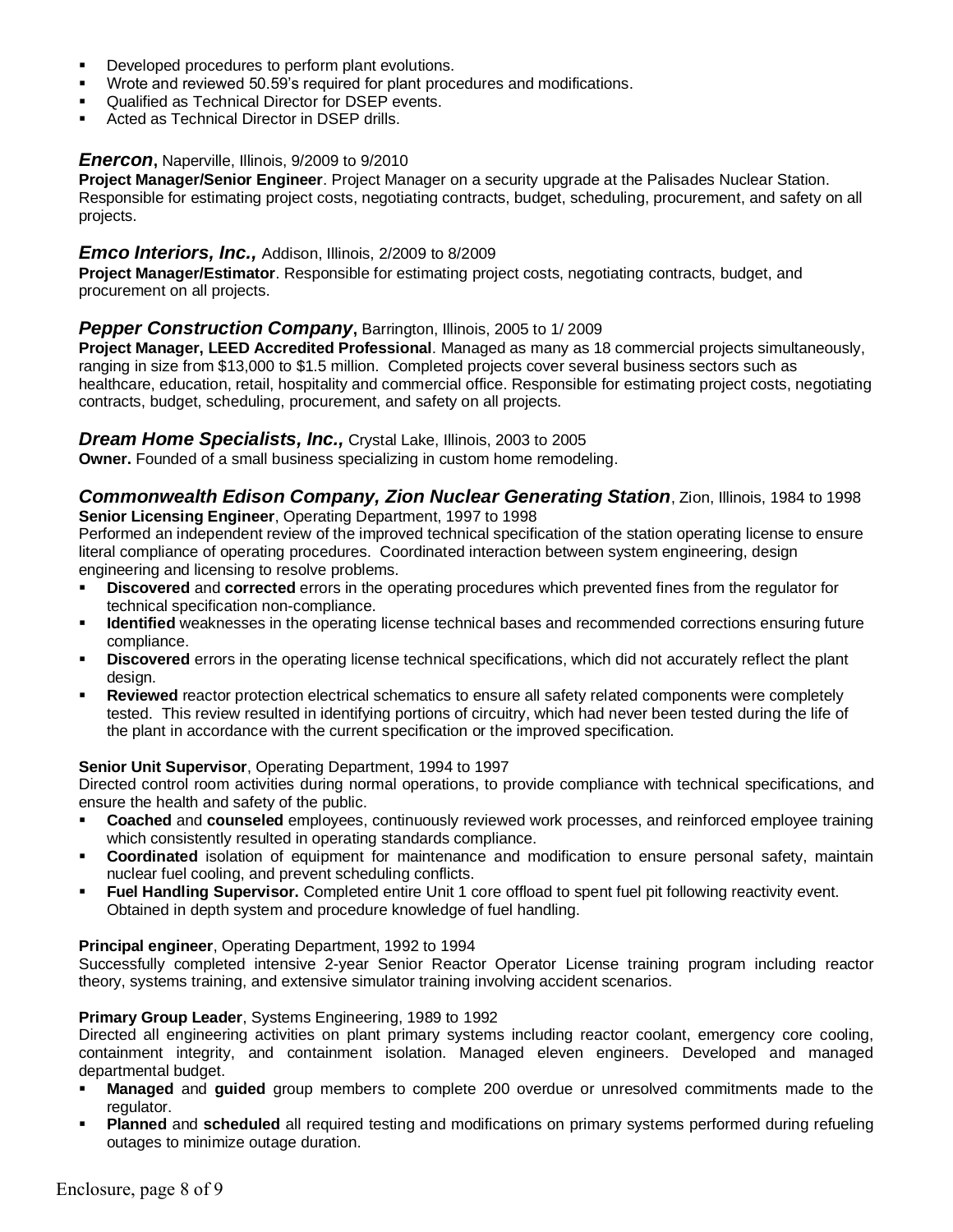**Developed** team approach to outage coverage, which maximized support, reduced individual workload, and broadened individual expertise.

#### **General Engineer**, Primary Group, Systems Engineering, 1988 to 1989

System Engineer in charge of the reactor coolant system, reactor coolant pumps, containment isolation, isolation valve seal water system, and containment integrity.

- **Provided** technical direction for primary system troubleshooting and analysis; reviewed new testing and operating procedures; prepared deviation reports and licensee event reports to the NRC.
- & **Solved** long recurring drifting problem on pressurizer level instrumentation reducing maintenance requirements at power.
- & **Solved** recurring pressurizer spray valve packing leaks, which resulted in increased reactor availability, saving millions of dollars in reactor down time.
- **Developed** and **successfully** executed a method to close a loop stop isolation valve that had a loose valve guide which resulted in saving two weeks of critical path outage time worth millions of dollars to the company.
- & **Discovered** and **corrected** untested penetrations in containment for compliance with 10CFR50 App. J.

#### **General Engineer**, Corporate Office, 1986 to 1988

Staff assistant to the Vice President of Nuclear Operations.

- **Produced** daily operating status report of all six nuclear stations.
- **Generated** trouble reports on any reactor trips or scrams for all six nuclear stations.

#### **Engineer**, Planning Department, 1984 to 1986

**Managed** the ten year hydrostatic testing program for all ASME class I, II, and III systems. Coordinated and scheduled all the activities between the maintenance, operating, and engineering departments, completing safely and within budget and outage schedule.

## **EDUCATION**

**BS in Mechanical Engineering**, University of Illinois, Champaign-Urbana, 1983 **Senior Reactor Operator License at Zion Station**, Nuclear Regulatory Commission, 1994 **Fuel Handling Supervisor Training**, Westinghouse, 1996 **LEED Accredited Professional**, U.S. Green Building Council, 2008 **Project Management Professional,** Certification by Project Management Institute, 2012